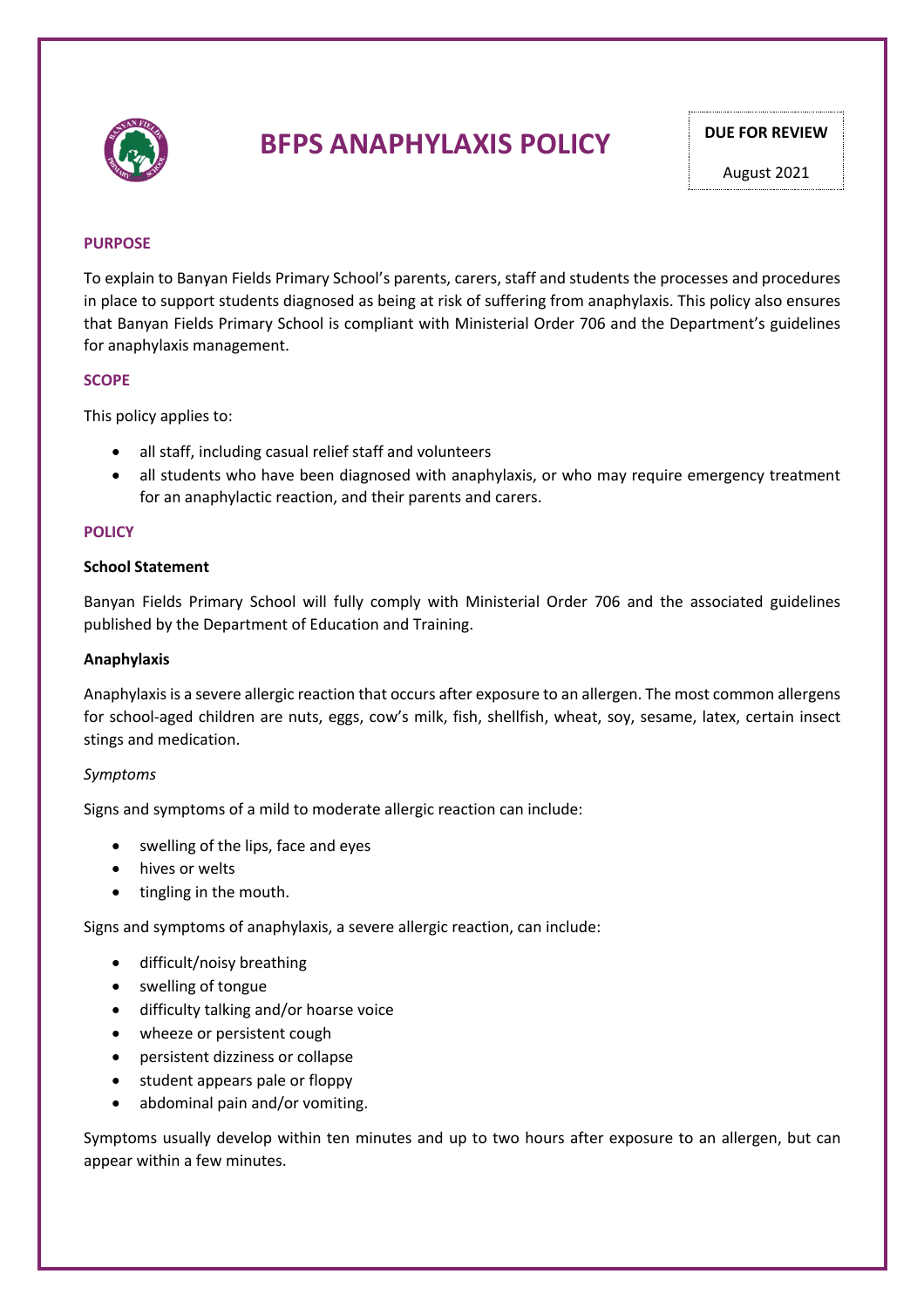#### *Treatment*

Adrenaline given as an injection into the muscle of the outer mid-thigh is the first aid treatment for anaphylaxis.

Individuals diagnosed as being at risk of anaphylaxis are prescribed an adrenaline autoinjector for use in an emergency. These adrenaline autoinjectors are designed so that anyone can use them in an emergency.

#### **Individual Anaphylaxis Management Plans**

All students at Banyan Fields Primary School who are diagnosed by a medical practitioner as being at risk of suffering from an anaphylactic reaction must have an Individual Anaphylaxis Management Plan. When notified of an anaphylaxis diagnosis, the principal of Banyan Fields Primary School is responsible for developing a plan in consultation with the student's parents/carers.

Where necessary, an Individual Anaphylaxis Management Plan will be in place as soon as practicable after a student enrols at Banyan Fields Primary School and where possible, before the student's first day.

Parents and carers must:

- obtain an ASCIA Action Plan for Anaphylaxis from the student's medical practitioner and provide a copy to the school as soon as practicable
- immediately inform the school in writing if there is a relevant change in the student's medical condition and obtain an updated ASCIA Action Plan for Anaphylaxis
- provide an up-to-date photo of the student for the ASCIA Action Plan for Anaphylaxis when that Plan is provided to the school and each time it is reviewed
- provide the school with a current adrenaline autoinjector for the student that has not expired;
- participate in annual reviews of the student's Plan.

Each student's Individual Anaphylaxis Management Plan must include:

- information about the student's medical condition that relates to allergies and the potential for anaphylactic reaction, including the type of allergies the student has
- information about the signs or symptoms the student might exhibit in the event of an allergic reaction based on a written diagnosis from a medical practitioner
- strategies to minimise the risk of exposure to known allergens while the student is under the care or supervision of school staff, including in the school yard, at camps and excursions, or at special events conducted, organised or attended by the school
- the name of the person(s) responsible for implementing the risk minimisation strategies, which have been identified in the Plan
- information about where the student's medication will be stored
- the student's emergency contact details
- an up-to-date ASCIA Action Plan for Anaphylaxis completed by the student's medical practitioner.

#### *Review and updates to Individual Anaphylaxis Management Plans*

A student's Individual Anaphylaxis Management Plan will be reviewed and updated on an annual basis in consultation with the student's parents/carers. The plan will also be reviewed and, where necessary, updated in the following circumstances:

- as soon as practicable after the student has an anaphylactic reaction at school
- if the student's medical condition, insofar as it relates to allergy and the potential for anaphylactic reaction, changes
- when the student is participating in an off-site activity, including camps and excursions, or at special events including fetes and concerts.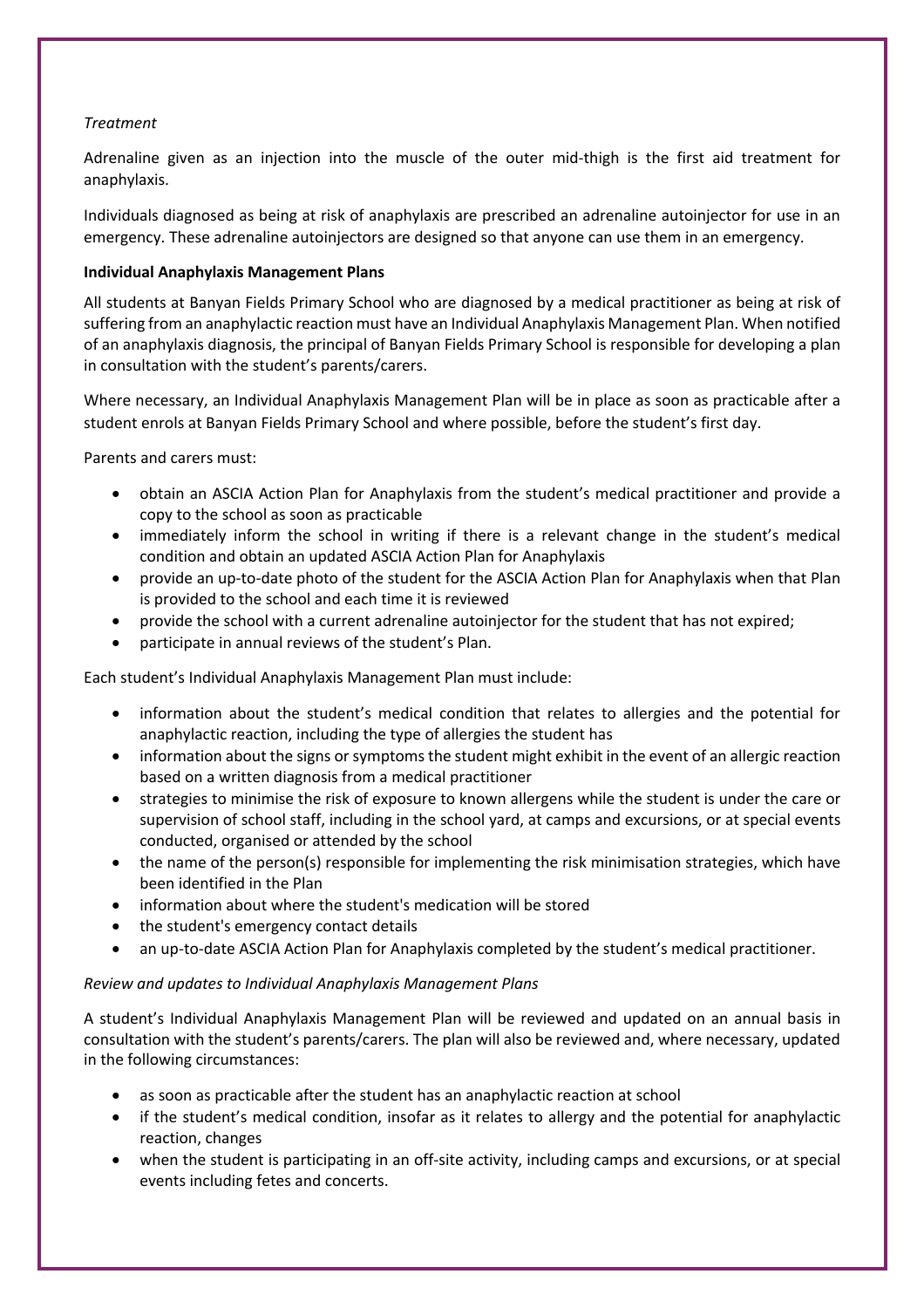Our school may also consider updating a student's Individual Anaphylaxis Management Plan if there is an identified and significant increase in the student's potential risk of exposure to allergens at school.

#### **Location of plans and adrenaline autoinjectors**

Each student identified as being at risk from anaphylactic reaction has an Individual Anaphylaxis Management Plan (IAMP) stored with their ASCIA Action plan for Anaphylaxis, *together with the student's adrenaline autoinjector* these are located in:

- the sick bay
- A copy is taken on all excursions and out of school activities.

The list of students at risk of anaphylaxis is kept up-to-date. When changes are made to the list updates are also made at the locations stated above.

Each identified child has a personal adrenaline Autoinjector (provided by parents) this is located in the sick bay. These are taken with the child on any excursion or out of school activity.

The school has an additional Autoinjector which is located in the Area E Staff duty bag. This is taken outside at recess and lunchtime for use outside (if required). It is stored in the sick bay at other times. General use autoinjectors are also included in First Aid bags for use during off-site school activities and internal activities like sports days.

#### **Risk Minimisation Strategies**

The minimisation of risk of anaphylaxis is the responsibility of everyone; the school (Principal and all staff), the parents/carers, students, and the broader school community.

Risk Minimisation and Prevention Strategies that BFPS have put in place for all relevant in-school and out-ofschool settings include (but are not limited to) the following:

- during classroom activities (including class rotations, specialist and elective classes);
- between classes and other breaks;
- in canteens;
- during recess and lunchtimes;
- before and after school; and
- special events including incursions, sports, cultural days, fetes or class parties, excursions and camps.

Specific prevention strategies for each child identified as needing an Individual Anaphylaxis Management Plan (IAMP) are based around these prevention strategies. All activities are assessed for risk based around the DET Guidelines for these students and appropriate management follows.

Appendix F of the Department's *Anaphylaxis Guidelines* includes detailed risk mitigation strategies.

*To reduce the risk of a student suffering from an anaphylactic reaction at Example School, we have put in place the following strategies:*

- staff members keep a copy of the Students IAMP with the child e.g. in class and on excursions.
- Liaise well in advance with parents about food-related activities ahead of time.
- Whole school approach to food management e.g. minimalized nut policy. This includes loose nuts, chocolate covered nuts e.g. M and Ms, peanut butter, any nut spread e.g. Nutella (please note that this cannot be brought into school in any form such as in doughnuts, cakes etc.)
- Specific Risks assessments are carried out for all at risk/identified students.
- *staff and students are regularly reminded to wash their hands after eating;*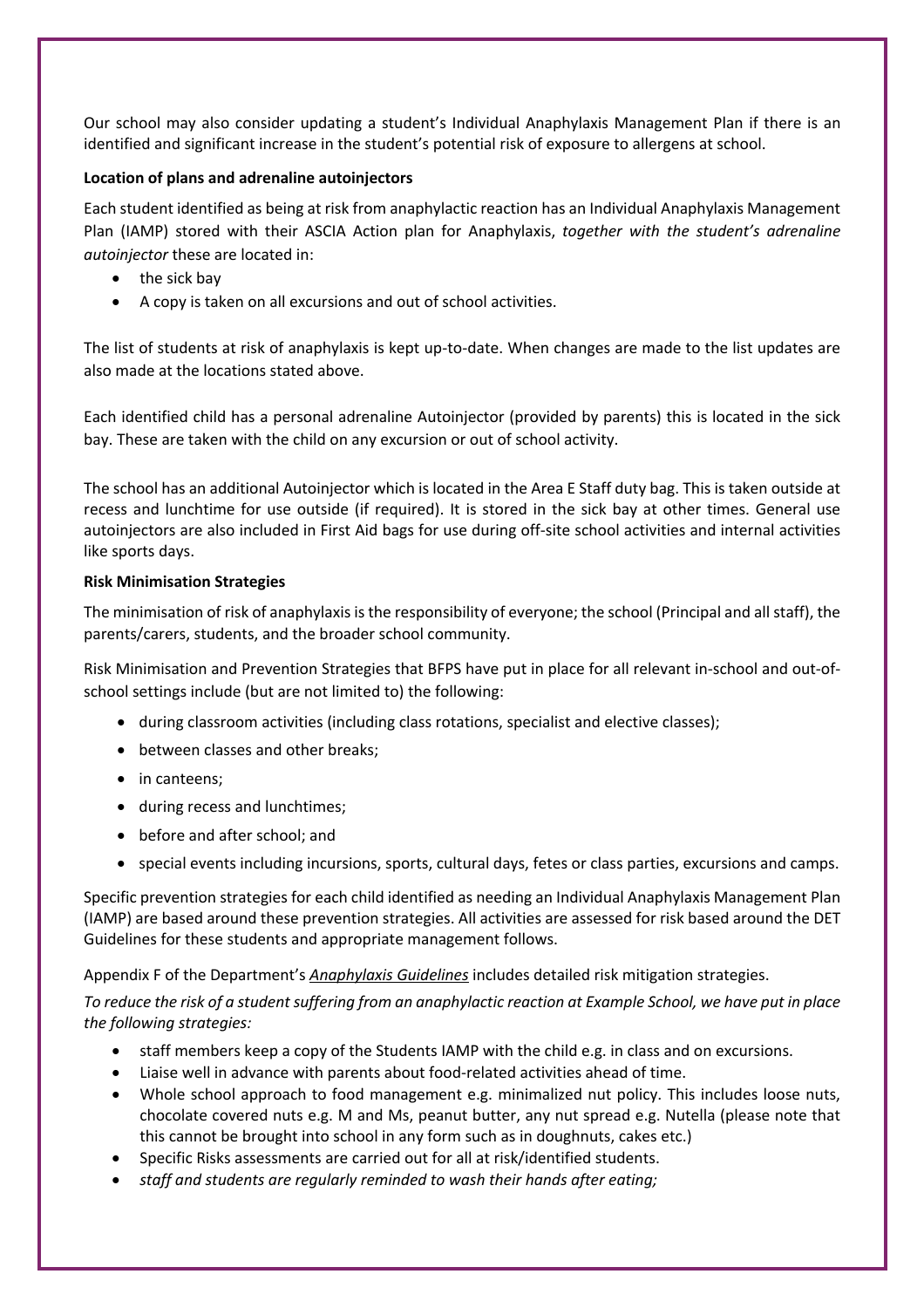- *students are discouraged from sharing food*
- *gloves must be worn when picking up papers or rubbish in the playground;*
- *school canteen staff are trained in appropriate food handling to reduce the risk of cross-contamination*
- *School canteen staff are provided with relevant information – including photos alerts of any students who are identified as anaphylactic or allergic.*
- *classes will be informed of allergens that must be avoided in advance of class parties, events or birthdays*
- *a general use EpiPen will be stored at the office and in the Area Ei yard duty bag for ease of access.*

*Planning for off-site activities will include risk minimisation strategies for students at risk of anaphylaxis including supervision requirements, appropriate number of trained staff, emergency response procedures and other risk controls appropriate to the activity and students attending.* 

#### **Adrenaline autoinjectors for general use**

Banyan Fields Primary School will maintain a supply of adrenaline autoinjectors for general use, as a back-up to those provided by parents and carers for specific students, and also for students who may suffer from a first time reaction at school.

Adrenaline autoinjectors for general use will be stored in Sickbay, Canteen, Sports Hall and Yard Duty Bag E and labelled "general use".

The Principal is responsible for arranging the purchase of adrenaline autoinjectors for general use, and will consider:

- the number of students enrolled at Example School at risk of anaphylaxis
- the accessibility of adrenaline autoinjectors supplied by parents
- the availability of a sufficient supply of autoinjectors for general use in different locations at the school, as well as at camps, excursions and events
- the limited life span of adrenaline autoinjectors, and the need for general use adrenaline autoinjectors to be replaced when used or prior to expiry.

#### **Emergency Response**

In the event of an anaphylactic reaction, the emergency response procedures in this policy must be followed, together with the school's general first aid procedures, emergency response procedures and the student's Individual Anaphylaxis Management Plan.

A complete and up-to-date list of students identified as being at risk of anaphylaxis is maintained by Sam Woodroffe, sickbay attendant and stored at the sickbay. For camps, excursions and special events, a designated staff member will be responsible for maintaining a list of students at risk of anaphylaxis attending the special event, together with their Individual Anaphylaxis Management Plans and adrenaline autoinjectors, where appropriate.

If a student experiences an anaphylactic reaction at school or during a school activity, school staff must:

| <b>Step</b> | <b>Action</b>                                                                            |
|-------------|------------------------------------------------------------------------------------------|
| 1.          | Lay the person flat<br>$\bullet$                                                         |
|             | Do not allow them to stand or walk<br>$\bullet$                                          |
|             | If breathing is difficult, allow them to sit<br>$\bullet$                                |
|             | Be calm and reassuring<br>$\bullet$                                                      |
|             | Do not leave them alone<br>$\bullet$                                                     |
|             | Seek assistance from another staff member or reliable student to locate the<br>$\bullet$ |
|             | student's adrenaline autoinjector or the school's general use autoinjector, and          |
|             | the student's Individual Anaphylaxis Management Plan, stored at Sick Bay.                |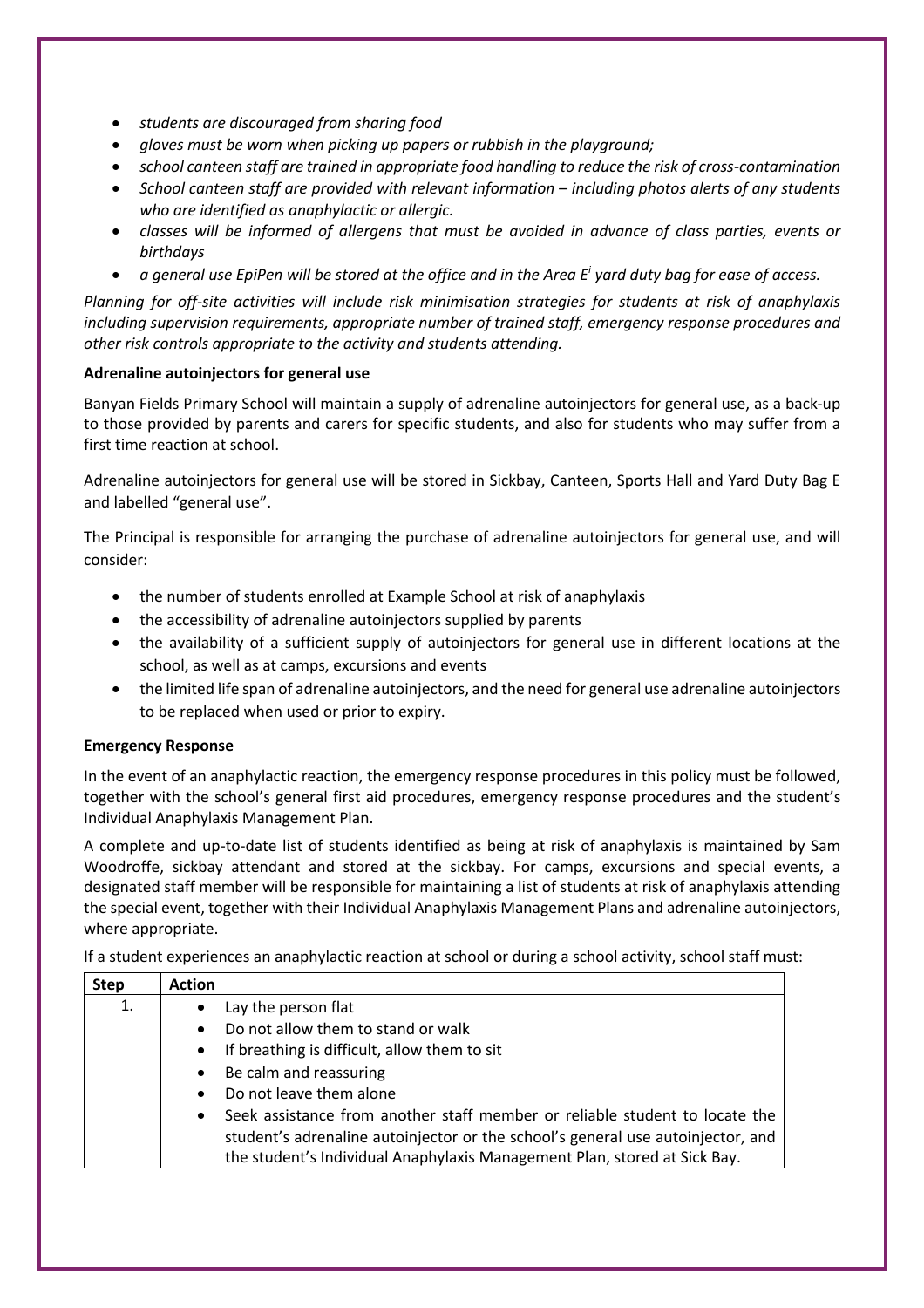|    | If the student's plan is not immediately available, or they appear to be<br>$\bullet$             |  |  |  |  |  |
|----|---------------------------------------------------------------------------------------------------|--|--|--|--|--|
|    | experiencing a first time reaction, follow steps 2 to 5                                           |  |  |  |  |  |
| 2. | Administer an EpiPen or EpiPen Jr (if the student is under 20kg)                                  |  |  |  |  |  |
|    | Remove from plastic container<br>$\bullet$                                                        |  |  |  |  |  |
|    | Form a fist around the EpiPen and pull off the blue safety release (cap)<br>٠                     |  |  |  |  |  |
|    | Place orange end against the student's outer mid-thigh (with or without<br>$\bullet$<br>clothing) |  |  |  |  |  |
|    | Push down hard until a click is heard or felt and hold in place for 3 seconds<br>$\bullet$        |  |  |  |  |  |
|    | Remove EpiPen<br>$\bullet$                                                                        |  |  |  |  |  |
|    | Note the time the EpiPen is administered<br>$\bullet$                                             |  |  |  |  |  |
|    | Retain the used EpiPen to be handed to ambulance paramedics along with the<br>$\bullet$           |  |  |  |  |  |
|    | time of administration                                                                            |  |  |  |  |  |
| 3. | Call an ambulance (000)                                                                           |  |  |  |  |  |
| 4. | If there is no improvement or severe symptoms progress (as described in the ASCIA                 |  |  |  |  |  |
|    | Action Plan for Anaphylaxis), further adrenaline doses may be administered every five             |  |  |  |  |  |
|    | minutes, if other adrenaline autoinjectors are available.                                         |  |  |  |  |  |
| 5. | Contact the student's emergency contacts.                                                         |  |  |  |  |  |

If a student appears to be having a severe allergic reaction, but has not been previously diagnosed with an allergy or being at risk of anaphylaxis, school staff should follow steps  $2 - 5$  as above.

[Note: If in doubt, it is better to use an adrenaline autoinjector than not use it, even if in hindsight the reaction is not anaphylaxis. Under-treatment of anaphylaxis is more harmful and potentially life threatening than overtreatment of a mild to moderate allergic reaction. Refer to page 41 of the Anaphylaxis Guidelines].

#### **Communication Plan**

This policy will be available on Banyan Fields Primary School's website so that parents and other members of the school community can easily access information about Banyan Fields Primary School's anaphylaxis management procedures. The parents and carers of students who are enrolled at Banyan Fields Primary School and are identified as being at risk of anaphylaxis will also be provided with a copy of this policy.

The principal is responsible for ensuring that all relevant staff, including casual relief staff, canteen staff and volunteers are aware of this policy and Banyan Fields Primary School's procedures for anaphylaxis management. Casual relief staff and volunteers who are responsible for the care and/or supervision of students who are identified as being at risk of anaphylaxis will also receive a verbal briefing on this policy, their role in responding to an anaphylactic reaction and where required, the identity of students at risk.

The principal is also responsible for ensuring relevant staff are trained and briefed in anaphylaxis management, consistent with the Department's *Anaphylaxis Guidelines.*

#### **Staff training**

The principal will ensure that the following school staff are appropriately trained in anaphylaxis management:

- School staff who conduct classes attended by students who are at risk of anaphylaxis
- School staff who conduct specialist classes, admin staff, first aiders and any other member of school staff as required by the principal based on a risk assessment.

Staff who are required to undertake training must have completed:

- an approved face-to-face anaphylaxis management training course in the last three years, or
- an approved online anaphylaxis management training course in the last two years.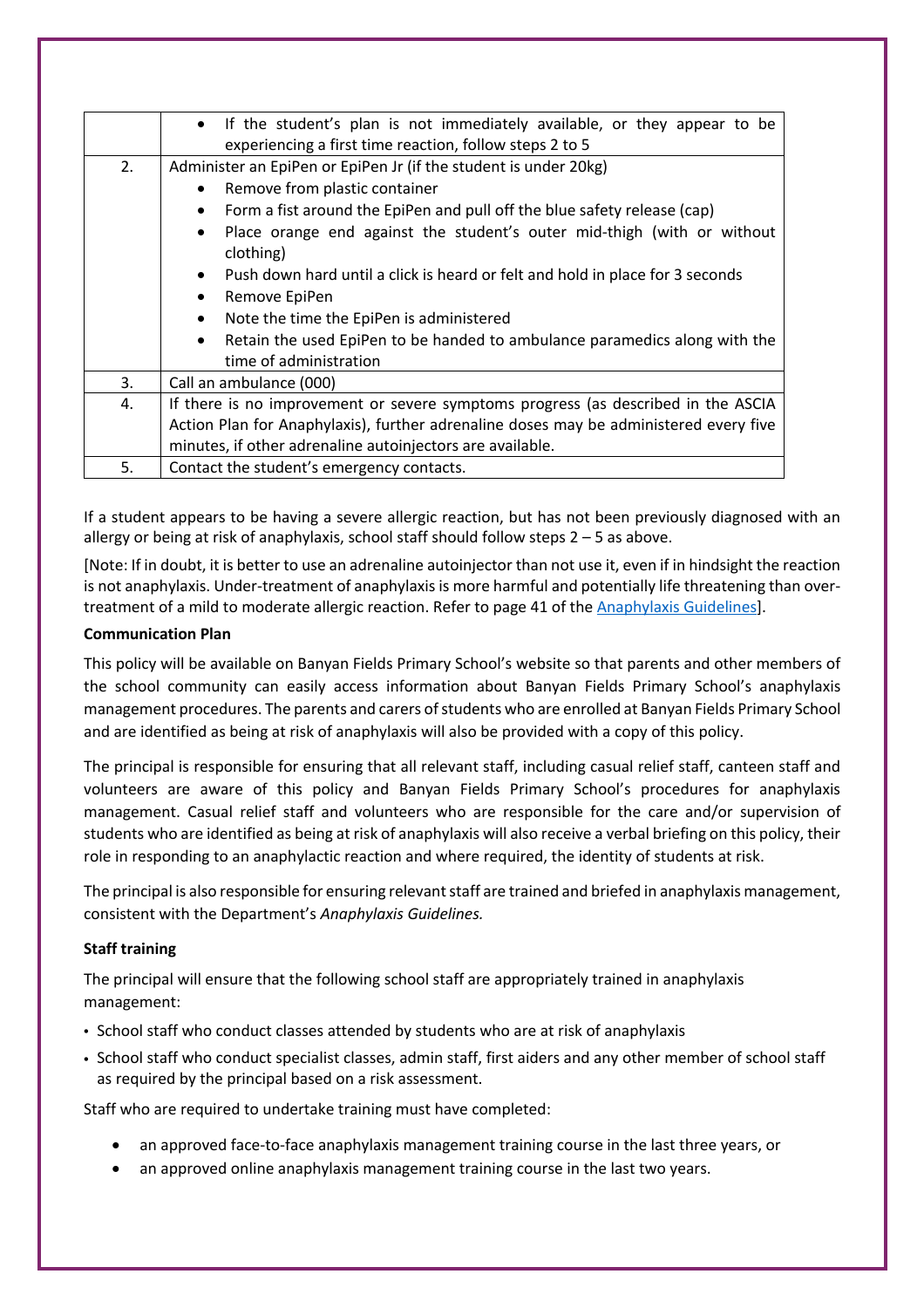Banyan Fields Primary School uses the following training course ASCIA eTraining course with 22303VIC .

Staff are also required to attend a briefing on anaphylaxis management and this policy at least twice per year (with the first briefing to be held at the beginning of the school year), facilitated by a staff member who has successfully completed an anaphylaxis management course within the last 2 years including Leading Teacher (OHS) and the Anaphylaxis Supervisor. Each briefing will address:

- this policy
- the causes, symptoms and treatment of anaphylaxis
- the identities of students with a medical condition that relates to allergies and the potential for anaphylactic reaction, and where their medication is located
- how to use an adrenaline autoinjector, including hands on practice with a trainer adrenaline autoinjector
- the school's general first aid and emergency response procedures
- the location of, and access to, adrenaline autoinjectors that have been provided by parents or purchased by the school for general use.

When a new student enrols at Banyan Fields Primary School who is at risk of anaphylaxis, the Principal will develop an interim plan in consultation with the student's parents and ensure that appropriate staff are trained and briefed as soon as possible.

A record of staff training courses and briefings will be maintained on the OHS planner.

The principal will ensure that while students at risk of anaphylaxis are under the care or supervision of the school outside of normal class activities, including in the school yard, at camps and excursions, or at special event days, there is a sufficient number of school staff present who have been trained in anaphylaxis management.

#### **FURTHER INFORMATION AND RESOURCES**

- School Policy and Advisory Guide:
	- o Anaphylaxis
	- o Anaphylaxis management in schools
- Allergy & Anaphylaxis Australia: Risk minimisation strategies
- ASCIA Guidelines: Schooling and childcare
- Royal Children's Hospital: Allergy and immunology
- First Aid Policy (including arrangements for ill students)

#### **REVIEW CYCLE AND EVALUATION**

| Policy last reviewed       | August 2021 |
|----------------------------|-------------|
| Approved by                | Principal   |
| Next scheduled review date | August 2022 |

The principal will complete the Department's Annual Risk Management Checklist for anaphylaxis management to assist with the evaluation and review of this policy and the support provided to students at risk of anaphylaxis.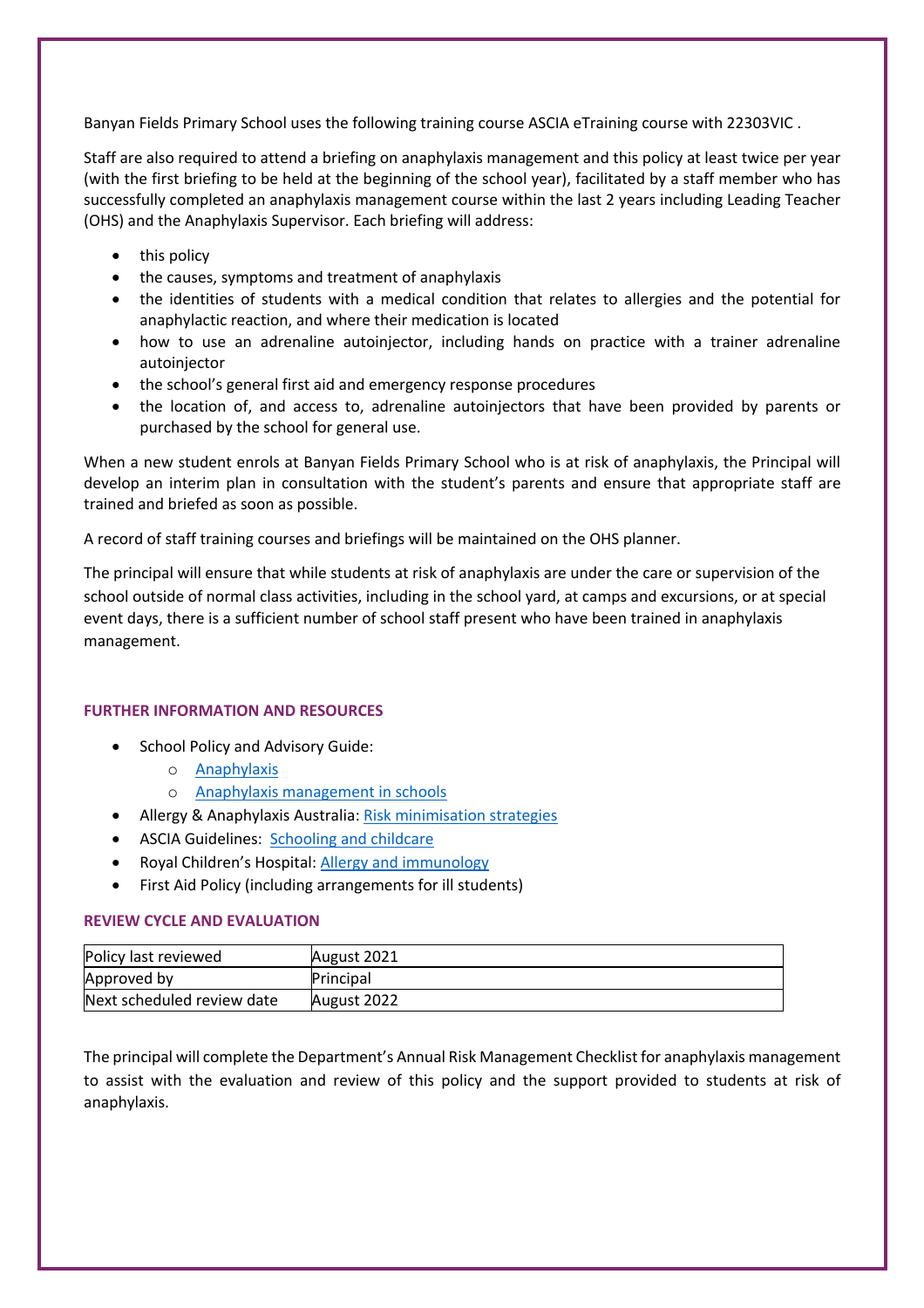### Appendix A: Annual risk management checklist

(to be completed at the start of each year)

| School name:                     |                                                                                                                                                           |            |              |
|----------------------------------|-----------------------------------------------------------------------------------------------------------------------------------------------------------|------------|--------------|
| Date of review:                  |                                                                                                                                                           |            |              |
| Who completed                    | Name:                                                                                                                                                     |            |              |
| this checklist?                  | Position:                                                                                                                                                 |            |              |
| Review given to:                 | Name                                                                                                                                                      |            |              |
|                                  | Position                                                                                                                                                  |            |              |
| Comments:                        |                                                                                                                                                           |            |              |
|                                  |                                                                                                                                                           |            |              |
|                                  |                                                                                                                                                           |            |              |
|                                  |                                                                                                                                                           |            |              |
|                                  |                                                                                                                                                           |            |              |
|                                  |                                                                                                                                                           |            |              |
| <b>General information</b>       |                                                                                                                                                           |            |              |
| 1.                               | How many current students have been diagnosed as being at risk of anaphylaxis,<br>and have been prescribed an adrenaline autoinjector?                    |            |              |
| 2.                               | How many of these students carry their adrenaline autoinjector on their person?                                                                           |            |              |
| 3.<br>school?                    | Have any students ever had an allergic reaction requiring medical intervention at                                                                         | $\Box$ Yes | $\Box$ No    |
| a.                               | If Yes, how many times?                                                                                                                                   |            |              |
| 4.                               | Have any students ever had an anaphylactic reaction at school?                                                                                            | $\Box$ Yes | No<br>$\Box$ |
|                                  | a. If Yes, how many students?                                                                                                                             |            |              |
| b.                               | If Yes, how many times                                                                                                                                    |            |              |
| 5.<br>student?                   | Has a staff member been required to administer an adrenaline autoinjector to a                                                                            | $\Box$ Yes | $\Box$ No    |
| a.                               | If Yes, how many times?                                                                                                                                   |            |              |
| 6.<br>Information System (IRIS)? | If your school is a government school, was every incident in which a student<br>suffered an anaphylactic reaction reported via the Incident Reporting and | $\Box$ Yes | $\Box$ No    |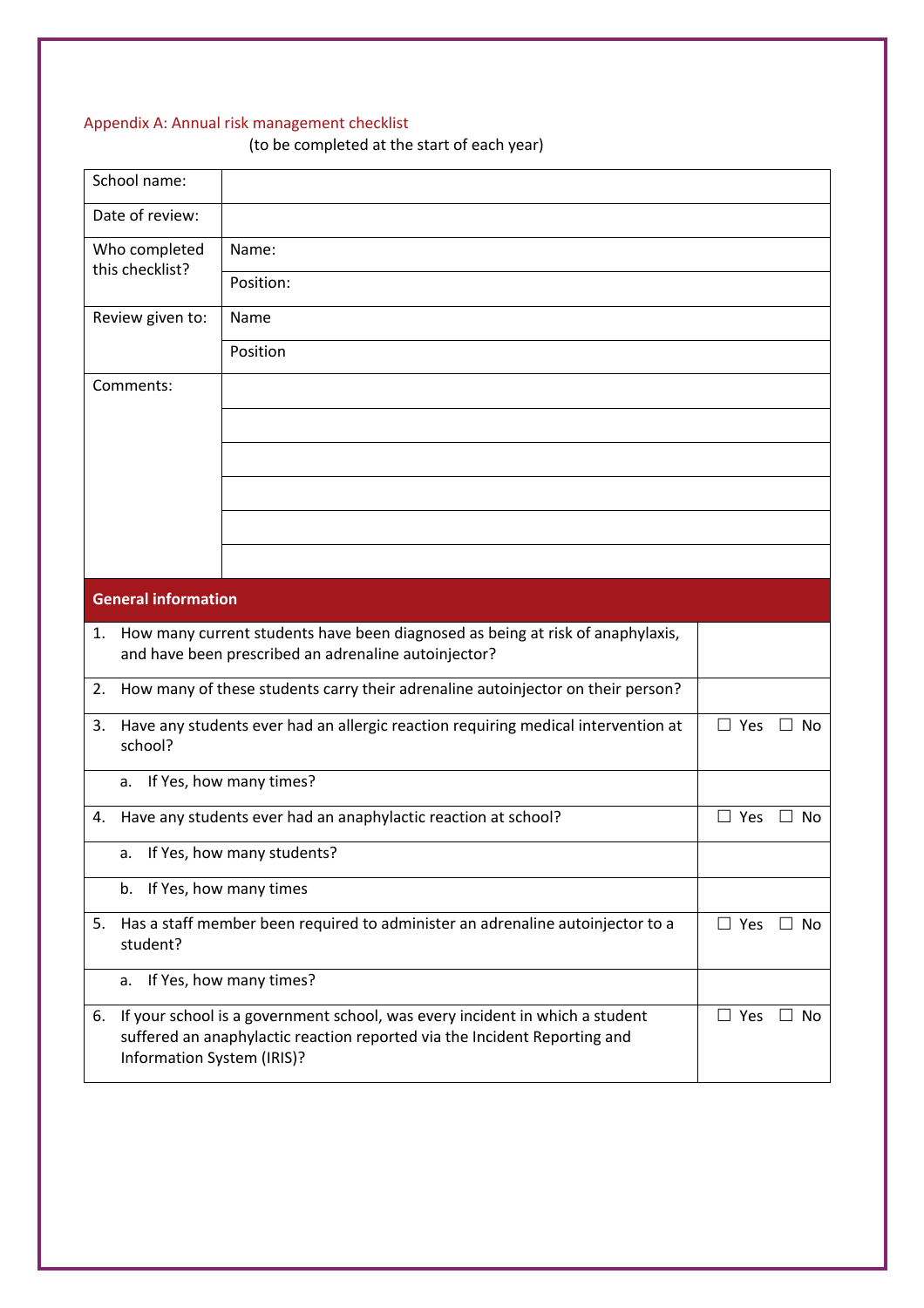| <b>SECTION 1: Training</b>                                                                                                                                                                                                                                                                     |                                            |
|------------------------------------------------------------------------------------------------------------------------------------------------------------------------------------------------------------------------------------------------------------------------------------------------|--------------------------------------------|
| Have all school staff who conduct classes with students who are at risk of<br>7.<br>anaphylaxis successfully completed an approved anaphylaxis management<br>training course, either:                                                                                                          | $\Box$ Yes<br>$\Box$ No                    |
| online training (ASCIA anaphylaxis e-training) within the last 2 years, or                                                                                                                                                                                                                     |                                            |
| accredited face to face training (22300VIC or 10313NAT) within the last 3<br>years?                                                                                                                                                                                                            |                                            |
| Does your school conduct twice yearly briefings annually?<br>8.                                                                                                                                                                                                                                | $\Box$ Yes<br>$\Box$ No                    |
| If no, please explain why not, as this is a requirement for school registration.                                                                                                                                                                                                               |                                            |
| Do all school staff participate in a twice yearly anaphylaxis briefing?<br>9.                                                                                                                                                                                                                  | $\Box$ Yes<br>$\Box$ No                    |
| If no, please explain why not, as this is a requirement for school registration.                                                                                                                                                                                                               |                                            |
| 10. If you are intending to use the ASCIA Anaphylaxis e-training for Victorian Schools:                                                                                                                                                                                                        | $\Box$ Yes<br>$\Box$ No                    |
| Has your school trained a minimum of 2 school staff (School Anaphylaxis<br>a.<br>Supervisors) to conduct competency checks of adrenaline autoinjectors<br>(EpiPen®)?                                                                                                                           |                                            |
| b. Are your school staff being assessed for their competency in using<br>b.<br>adrenaline autoinjectors (EpiPen®) within 30 days of completing the<br>ASCIA Anaphylaxis e-training for Victorian Schools?                                                                                      | $\Box$ Yes<br>$\Box$ No                    |
| <b>SECTION 2: Individual Anaphylaxis Management Plans</b>                                                                                                                                                                                                                                      |                                            |
| 11. Does every student who has been diagnosed as being at risk of anaphylaxis and<br>prescribed an adrenaline autoinjector have an Individual Anaphylaxis<br>Management Plan which includes an ASCIA Action Plan for Anaphylaxis<br>completed and signed by a prescribed medical practitioner? | $\Box$ Yes<br>No                           |
| 12. Are all Individual Anaphylaxis Management Plans reviewed regularly with parents<br>(at least annually)?                                                                                                                                                                                    | $\Box$ Yes<br>$\Box$ No                    |
| 13. Do the Individual Anaphylaxis Management Plans set out strategies to minimise<br>the risk of exposure to allergens for the following in-school and out of class<br>settings?                                                                                                               |                                            |
| During classroom activities, including elective classes<br>a.                                                                                                                                                                                                                                  | Yes<br>No                                  |
| In canteens or during lunch or snack times<br>b.                                                                                                                                                                                                                                               | $\Box$ Yes<br>No                           |
| Before and after school, in the school yard and during breaks<br>c.                                                                                                                                                                                                                            | Yes<br>No<br>$\Box$                        |
| For special events, such as sports days, class parties and extra-curricular<br>d.<br>activities                                                                                                                                                                                                | $\Box$ Yes<br>No<br>$\Box$                 |
| For excursions and camps<br>e.                                                                                                                                                                                                                                                                 | Yes<br>No<br>ш<br>$\overline{\phantom{a}}$ |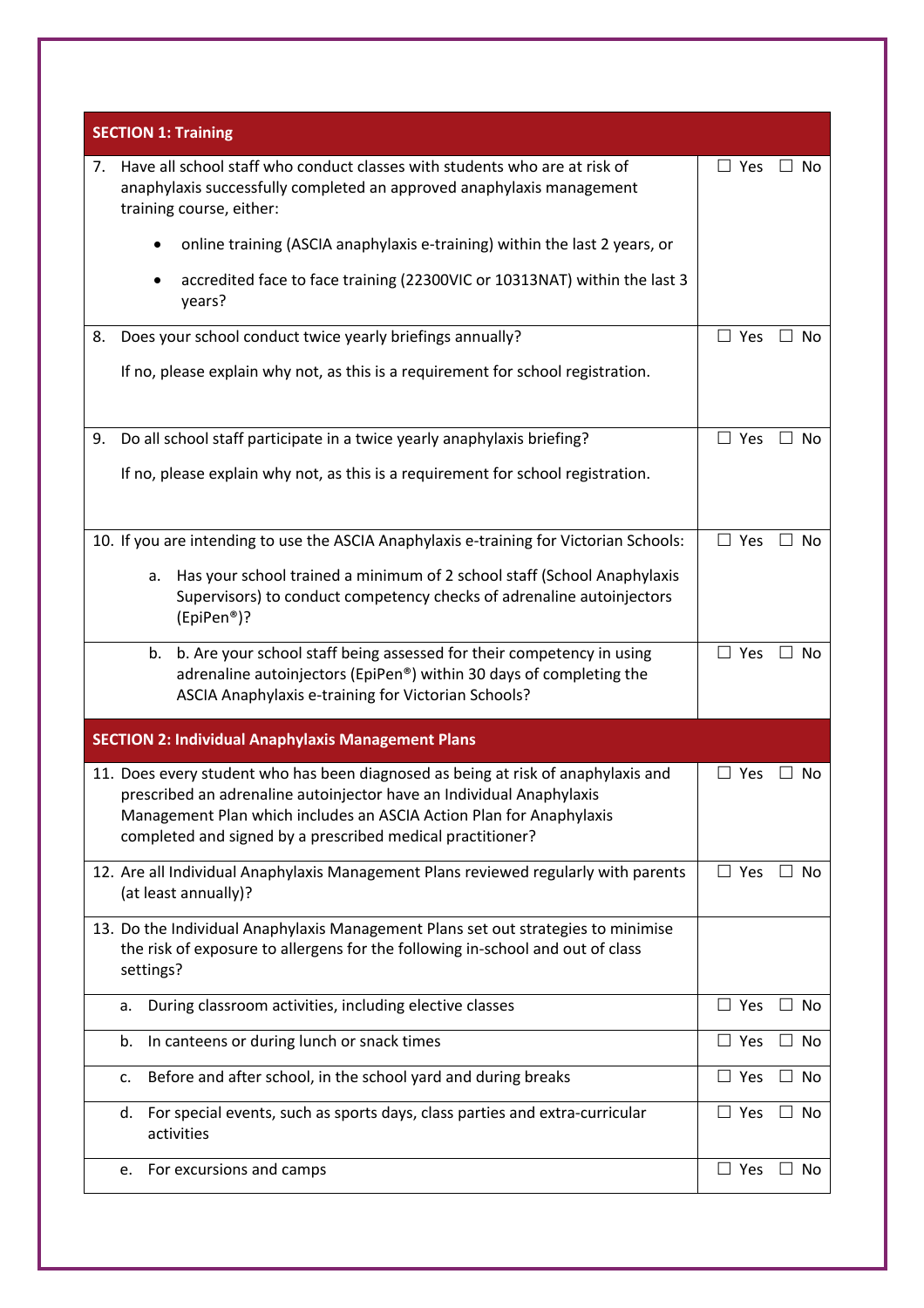| f.<br>Other                                                                                                                                                                                                          | $\Box$ Yes<br>$\Box$ No    |
|----------------------------------------------------------------------------------------------------------------------------------------------------------------------------------------------------------------------|----------------------------|
| 14. Do all students who carry an adrenaline autoinjector on their person have a copy<br>of their ASCIA Action Plan for Anaphylaxis kept at the school (provided by the<br>parent)?                                   | $\Box$ Yes<br>∐ No         |
| Where are the Action Plans kept?<br>a.                                                                                                                                                                               |                            |
|                                                                                                                                                                                                                      |                            |
| 15. Does the ASCIA Action Plan for Anaphylaxis include a recent photo of the<br>student?                                                                                                                             | $\Box$ Yes<br>- No         |
| 16. Are Individual Management Plans (for students at risk of anaphylaxis) reviewed<br>prior to any off site activities (such as sport, camps or special events), and in<br>consultation with the student's parent/s? | $\Box$ Yes<br>$\Box$ No    |
| <b>SECTION 3: Storage and accessibility of adrenaline autoinjectors</b>                                                                                                                                              |                            |
| 17. Where are the student(s) adrenaline autoinjectors stored?                                                                                                                                                        |                            |
| 18. Do all school staff know where the school's adrenaline autoinjectors for general<br>use are stored?                                                                                                              | $\Box$ Yes<br>$\Box$ No    |
| 19. Are the adrenaline autoinjectors stored at room temperature (not refrigerated)<br>and out of direct sunlight?                                                                                                    | $\Box$<br>Yes<br>$\Box$ No |
| 20. Is the storage safe?                                                                                                                                                                                             | $\Box$ Yes $\Box$ No       |
| 21. Is the storage unlocked and accessible to school staff at all times?                                                                                                                                             | $\Box$ Yes<br>$\Box$ No    |
| Comments:                                                                                                                                                                                                            |                            |
| 22. Are the adrenaline autoinjectors easy to find?                                                                                                                                                                   | $\Box$ Yes<br>$\Box$ No    |
| Comments:                                                                                                                                                                                                            |                            |
| 23. Is a copy of student's individual ASCIA Action Plan for Anaphylaxis kept together<br>with the student's adrenaline autoinjector?                                                                                 | $\Box$ Yes<br>$\Box$ No    |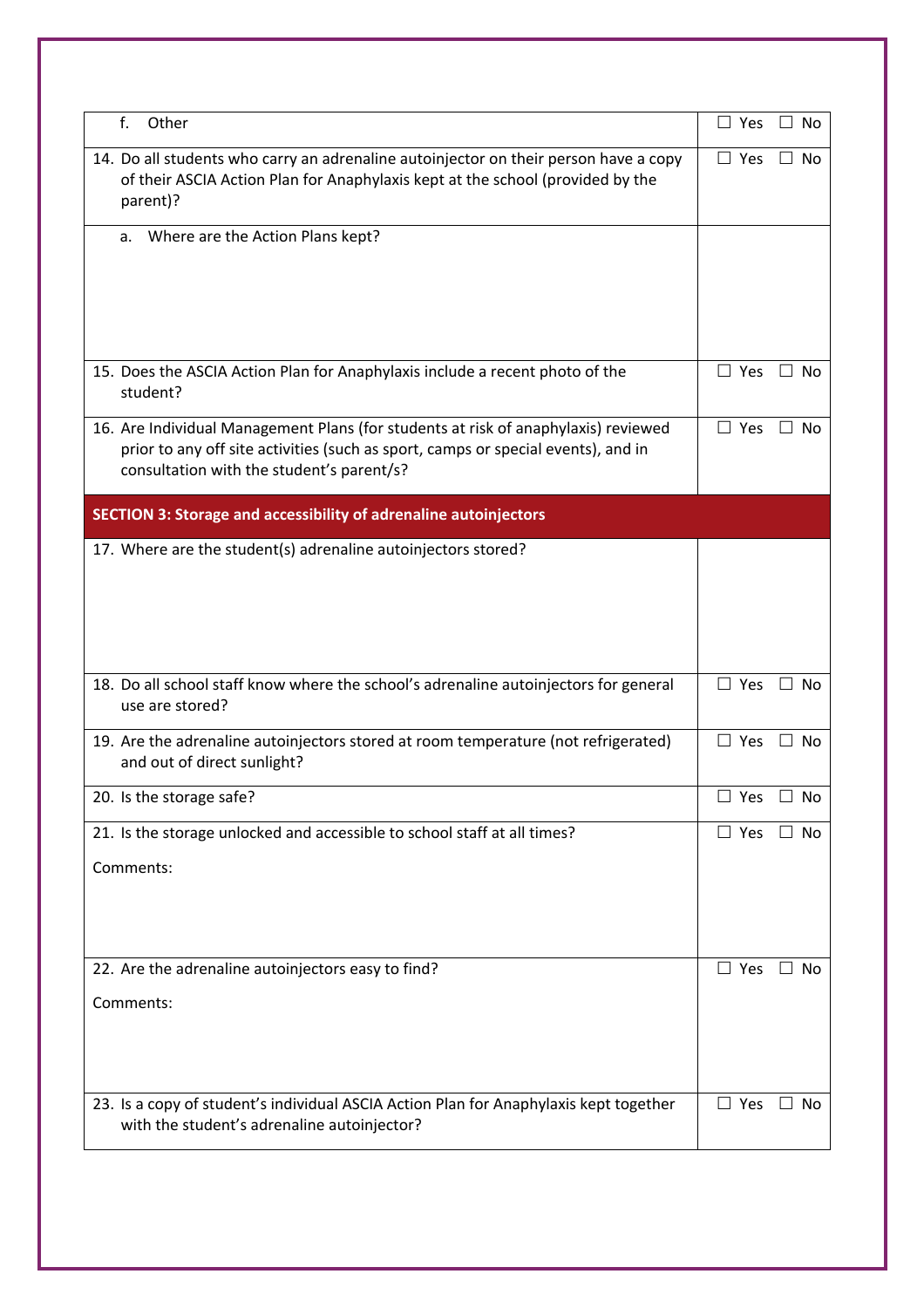| 24. Are the adrenaline autoinjectors and Individual Anaphylaxis Management Plans<br>(including the ASCIA Action Plan for Anaphylaxis) clearly labelled with the<br>student's names?                                                  | $\Box$ Yes<br>$\Box$ No     |
|--------------------------------------------------------------------------------------------------------------------------------------------------------------------------------------------------------------------------------------|-----------------------------|
| 25. Has someone been designated to check the adrenaline autoinjector expiry dates<br>on a regular basis?                                                                                                                             | $\Box$ Yes<br>$\Box$ No     |
|                                                                                                                                                                                                                                      |                             |
| 26. Are there adrenaline autoinjectors which are currently in the possession of the<br>school which have expired?                                                                                                                    | $\Box$ Yes<br>$\Box$ No     |
| 27. Has the school signed up to EpiClub (optional free reminder services)?                                                                                                                                                           | $\Box$ Yes<br>$\Box$ No     |
| 28. Do all school staff know where the adrenaline autoinjectors, the ASCIA Action<br>Plans for Anaphylaxis and the Individual Anaphylaxis Management Plans are<br>stored?                                                            | $\Box$ Yes<br>$\Box$ No     |
| 29. Has the school purchased adrenaline autoinjector(s) for general use, and have<br>they been placed in the school's first aid kit(s)?                                                                                              | $\Box$ Yes<br>No<br>$\perp$ |
| 30. Where are these first aid kits located?                                                                                                                                                                                          |                             |
| Do staff know where they are located?                                                                                                                                                                                                | $\Box$ Yes<br>$\Box$ No     |
| 31. Is the adrenaline autoinjector for general use clearly labelled as the 'General Use'<br>adrenaline autoinjector?                                                                                                                 | $\Box$ Yes<br>$\Box$ No     |
| 32. Is there a register for signing adrenaline autoinjectors in and out when taken for<br>excursions, camps etc?                                                                                                                     | $\Box$ Yes<br>$\Box$ No     |
| <b>SECTION 4: Risk Minimisation strategies</b>                                                                                                                                                                                       |                             |
| 33. Have you done a risk assessment to identify potential accidental exposure to<br>allergens for all students who have been diagnosed as being at risk of<br>anaphylaxis?                                                           | $\Box$ Yes<br>$\Box$ No     |
| 34. Have you implemented any of the risk minimisation strategies in the Anaphylaxis<br>Guidelines? If yes, list these in the space provided below. If no please explain why<br>not as this is a requirement for school registration. | $\Box$ Yes<br>$\Box$ No     |
| 35. Are there always sufficient school staff members on yard duty who have current<br>Anaphylaxis Management Training?                                                                                                               | $\Box$ Yes<br>$\Box$ No     |
| <b>SECTION 5: School management and emergency response</b>                                                                                                                                                                           |                             |
| 36. Does the school have procedures for emergency responses to anaphylactic<br>reactions? Are they clearly documented and communicated to all staff?                                                                                 | Yes<br>」No                  |
|                                                                                                                                                                                                                                      |                             |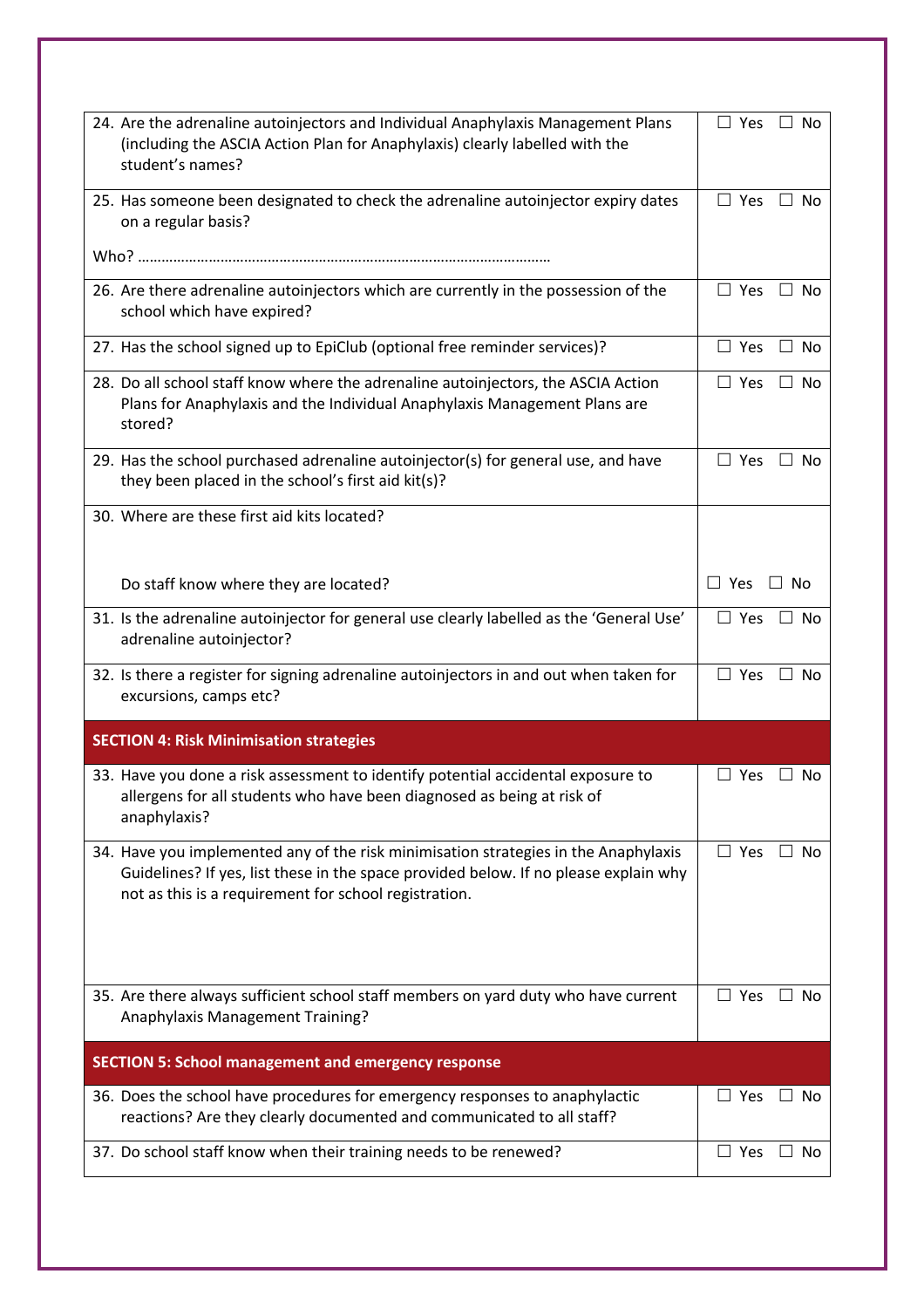| 38. Have you developed emergency response procedures for when an allergic<br>reaction occurs?                                                                                                                                                                                                                         | $\Box$ Yes<br>$\Box$ No              |
|-----------------------------------------------------------------------------------------------------------------------------------------------------------------------------------------------------------------------------------------------------------------------------------------------------------------------|--------------------------------------|
| In the class room?<br>a.                                                                                                                                                                                                                                                                                              | $\Box$ Yes<br>$\Box$ No              |
| In the school yard?<br>b.                                                                                                                                                                                                                                                                                             | $\Box$ Yes<br>$\Box$ No              |
| In all school buildings and sites, including gymnasiums and halls?<br>c.                                                                                                                                                                                                                                              | $\square$ Yes<br>No<br>$\mathbf{1}$  |
| At school camps and excursions?<br>d.                                                                                                                                                                                                                                                                                 | $\Box$ Yes<br>$\Box$ No              |
| On special event days (such as sports days) conducted, organised or attended<br>e.<br>by the school?                                                                                                                                                                                                                  | $\Box$ Yes<br>$\Box$ No              |
| 39. Does your plan include who will call the ambulance?                                                                                                                                                                                                                                                               | $\Box$ Yes<br>$\Box$<br>No           |
| 40. Is there a designated person who will be sent to collect the student's adrenaline<br>autoinjector and individual ASCIA Action Plan for Anaphylaxis?                                                                                                                                                               | $\Box$ Yes $\Box$ No                 |
| 41. Have you checked how long it takes to get an individual's adrenaline autoinjector<br>and corresponding individual ASCIA Action Plan for Anaphylaxis to a student<br>experiencing an anaphylactic reaction from various areas of the school including:                                                             | $\Box$ Yes $\Box$ No                 |
| The class room?<br>a.                                                                                                                                                                                                                                                                                                 | $\square$ Yes<br><b>No</b><br>$\Box$ |
| The school yard?<br>b.                                                                                                                                                                                                                                                                                                | $\Box$ Yes<br>No<br>$\Box$           |
| The sports field?<br>c.                                                                                                                                                                                                                                                                                               | $\Box$ Yes<br>$\Box$ No              |
| The school canteen?<br>d.                                                                                                                                                                                                                                                                                             | $\Box$ Yes<br>$\Box$ No              |
| 42. On excursions or other out of school events is there a plan for who is responsible<br>for ensuring the adrenaline autoinjector(s) and Individual Anaphylaxis<br>Management Plans (including the ASCIA Action Plan) and the adrenaline<br>autoinjector for general use are correctly stored and available for use? | $\Box$ Yes<br>No<br>$\Box$           |
| 43. Who will make these arrangements during excursions?                                                                                                                                                                                                                                                               |                                      |
|                                                                                                                                                                                                                                                                                                                       |                                      |
| 44. Who will make these arrangements during camps?                                                                                                                                                                                                                                                                    |                                      |
| 45. Who will make these arrangements during sporting activities?                                                                                                                                                                                                                                                      |                                      |
| 46. Is there a process for post-incident support in place?                                                                                                                                                                                                                                                            | $\Box$ Yes<br>Nο                     |
| 47. Have all school staff who conduct classes attended by students at risk of<br>anaphylaxis, and any other staff identified by the principal, been briefed by<br>someone familiar with the school and who has completed an approved<br>anaphylaxis management course in the last 2 years on:                         |                                      |
| The school's Anaphylaxis Management Policy?<br>a.                                                                                                                                                                                                                                                                     | Yes<br>Nο                            |
| The causes, symptoms and treatment of anaphylaxis?<br>b.                                                                                                                                                                                                                                                              | $\Box$ Yes<br>Nο                     |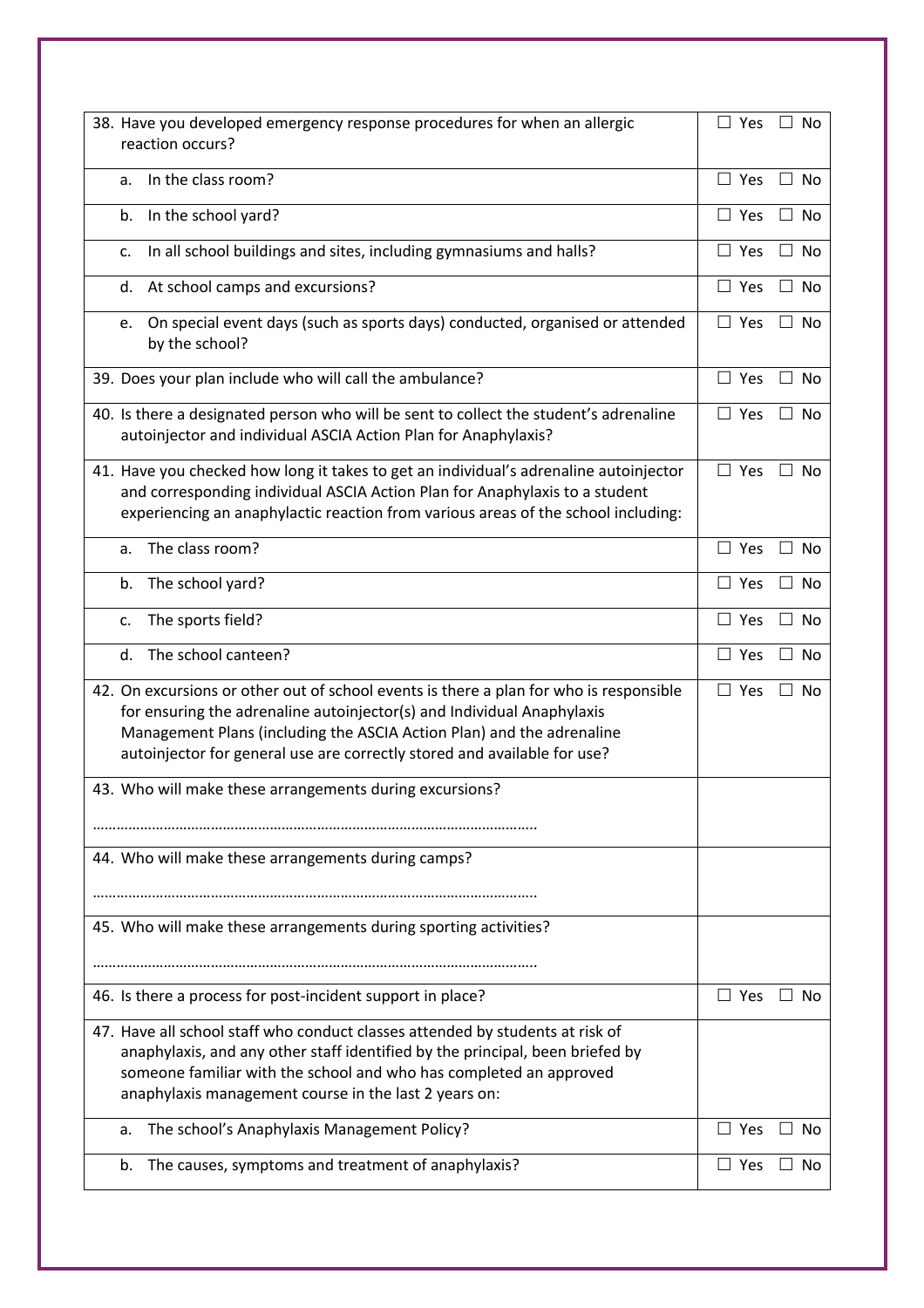| c. | The identities of students at risk of anaphylaxis, and who are prescribed an<br>adrenaline autoinjector, including where their medication is located? | $\Box$ Yes    | $\mathsf{L}$<br>No        |
|----|-------------------------------------------------------------------------------------------------------------------------------------------------------|---------------|---------------------------|
| d. | How to use an adrenaline autoinjector, including hands on practice with a<br>trainer adrenaline autoinjector?                                         | $\Box$ Yes    | $\Box$ No                 |
| e. | The school's general first aid and emergency response procedures for all in-<br>school and out-of-school environments?                                | $\Box$ Yes    | <b>No</b><br>$\mathsf{L}$ |
| f. | Where the adrenaline autoinjector(s) for general use is kept?                                                                                         | $\Box$ Yes    | $\Box$ No                 |
| g. | Where the adrenaline autoinjectors for individual students are located<br>including if they carry it on their person?                                 | $\Box$ Yes    | $\Box$ No                 |
|    | <b>SECTION 6: Communication Plan</b>                                                                                                                  |               |                           |
|    | 48. Is there a Communication Plan in place to provide information about anaphylaxis<br>and the school's policies?                                     |               |                           |
| a. | To school staff?                                                                                                                                      | $\Box$ Yes    | $\Box$ No                 |
| b. | To students?                                                                                                                                          | Yes<br>$\Box$ | No<br>$\mathsf{L}$        |
| c. | To parents?                                                                                                                                           | $\Box$ Yes    | <b>No</b>                 |
| d. | To volunteers?                                                                                                                                        | $\square$ Yes | <b>No</b><br>$\mathsf{L}$ |
| e. | To casual relief staff?                                                                                                                               | Yes           | $\Box$<br>No              |
|    | 49. Is there a process for distributing this information to the relevant school staff?                                                                | $\Box$ Yes    | No<br>$\perp$             |
| a. | What is it?                                                                                                                                           |               |                           |
|    | 50. How will this information kept up to date?                                                                                                        |               |                           |
|    | 51. Are there strategies in place to increase awareness about severe allergies among<br>students for all in-school and out-of-school environments?    | $\Box$ Yes    | $\Box$ No                 |
|    | 52. What are they?                                                                                                                                    |               |                           |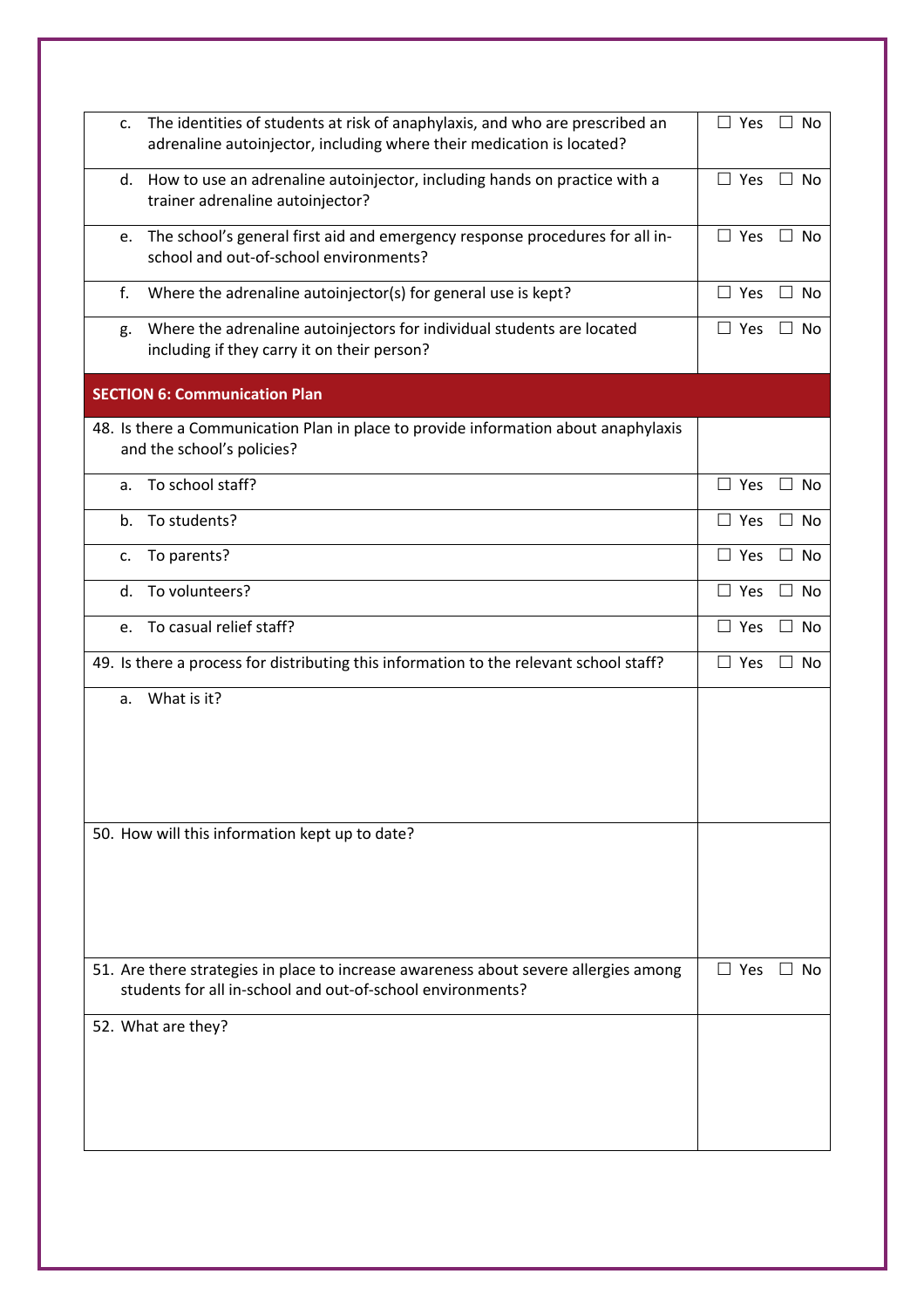#### Appendix B: Individual Anaphylaxis Management Plan

This plan is to be completed by the principal or nominee on the basis of information from the student's medical practitioner (**ASCIA Action Plan for Anaphylaxis**) provided by the parent.

It is the parent's responsibility to provide the school with a copy of the student's ASCIA Action Plan for Anaphylaxis containing the emergency procedures plan (signed by the student's medical practitioner) and an up-to-date photo of the student - to be appended to this plan; and to inform the school if their child's medical condition changes.

| School                      |             |                                              | Phone             |  |
|-----------------------------|-------------|----------------------------------------------|-------------------|--|
| Student                     |             |                                              |                   |  |
| <b>DOB</b>                  |             |                                              | <b>Year level</b> |  |
| Severely allergic to:       |             |                                              |                   |  |
| Other health conditions     |             |                                              |                   |  |
| <b>Medication at school</b> |             |                                              |                   |  |
|                             |             | <b>EMERGENCY CONTACT DETAILS (PARENT)</b>    |                   |  |
| <b>Name</b>                 |             |                                              | <b>Name</b>       |  |
| Relationship                |             |                                              | Relationship      |  |
| <b>Home phone</b>           |             |                                              | <b>Home phone</b> |  |
| <b>Work phone</b>           |             |                                              | <b>Work phone</b> |  |
| <b>Mobile</b>               |             |                                              | <b>Mobile</b>     |  |
| <b>Address</b>              |             |                                              | <b>Address</b>    |  |
|                             |             | <b>EMERGENCY CONTACT DETAILS (ALTERNATE)</b> |                   |  |
| <b>Name</b>                 |             |                                              | <b>Name</b>       |  |
| Relationship                |             |                                              | Relationship      |  |
| <b>Home phone</b>           |             |                                              | Home phone        |  |
| <b>Work phone</b>           |             |                                              | <b>Work phone</b> |  |
| <b>Mobile</b>               |             |                                              | <b>Mobile</b>     |  |
| <b>Address</b>              |             |                                              | <b>Address</b>    |  |
|                             | <b>Name</b> |                                              |                   |  |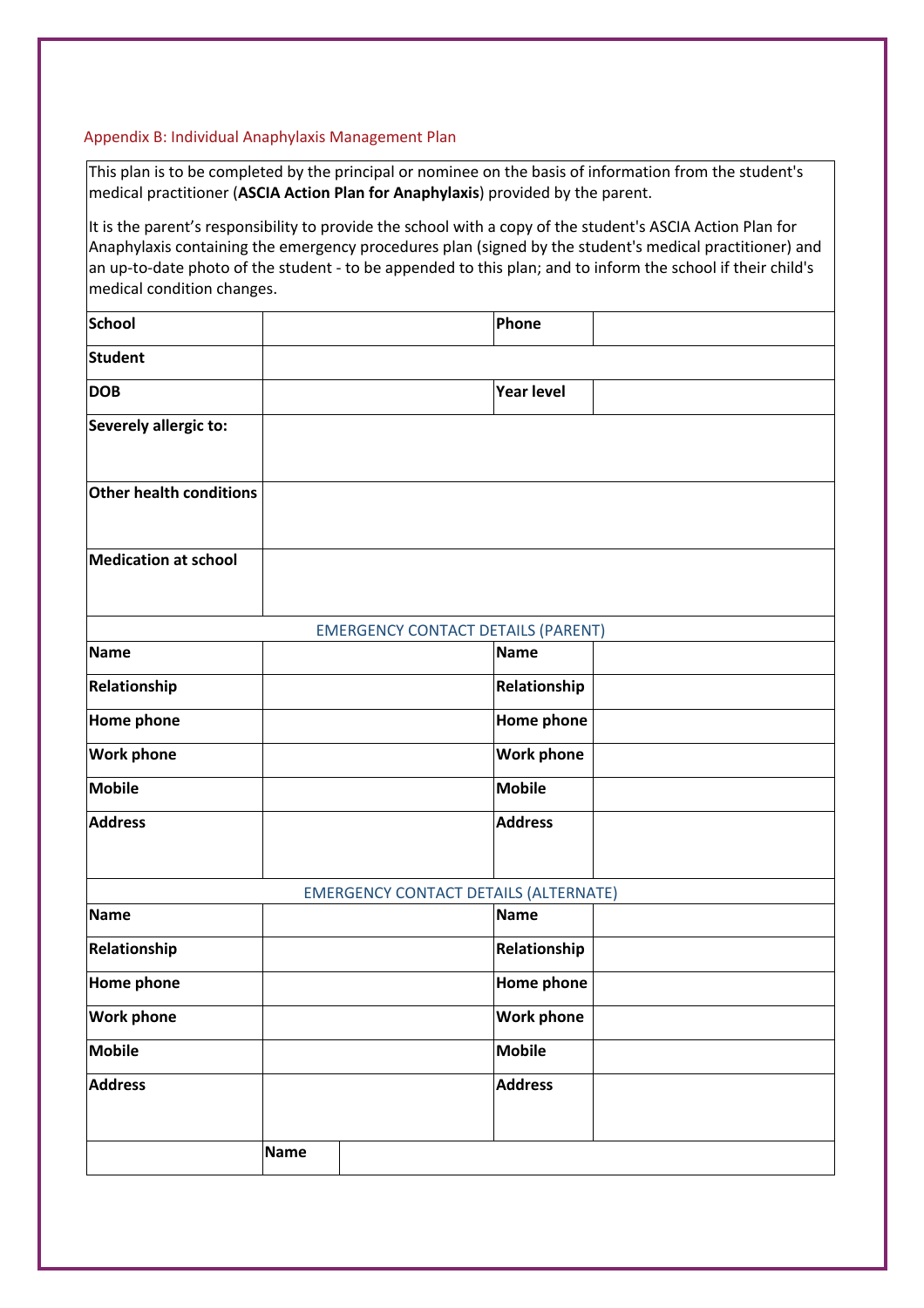| <b>Medical practitioner</b>                                                                                                                                                                                                        | Phone |                    |                                                                              |  |
|------------------------------------------------------------------------------------------------------------------------------------------------------------------------------------------------------------------------------------|-------|--------------------|------------------------------------------------------------------------------|--|
| contact                                                                                                                                                                                                                            |       |                    |                                                                              |  |
| <b>Emergency care to be</b><br>provided at school                                                                                                                                                                                  |       |                    |                                                                              |  |
| <b>Storage location for</b><br>adrenaline autoinjector<br>(device specific)<br>(EpiPen <sup>®</sup> )                                                                                                                              |       |                    |                                                                              |  |
|                                                                                                                                                                                                                                    |       | <b>ENVIRONMENT</b> |                                                                              |  |
| To be completed by principal or nominee. Please consider each environment/area (on and off school site)<br>the student will be in for the year, e.g. classroom, canteen, food tech room, sports oval, excursions and<br>camps etc. |       |                    |                                                                              |  |
| Name of environment/area:                                                                                                                                                                                                          |       |                    |                                                                              |  |
| <b>Risk identified</b>                                                                                                                                                                                                             |       |                    | Actions required to minimise the risk   Who is responsible? Completion date? |  |
|                                                                                                                                                                                                                                    |       |                    |                                                                              |  |
|                                                                                                                                                                                                                                    |       |                    |                                                                              |  |
|                                                                                                                                                                                                                                    |       |                    |                                                                              |  |
|                                                                                                                                                                                                                                    |       |                    |                                                                              |  |
| Name of environment/area:                                                                                                                                                                                                          |       |                    |                                                                              |  |
| <b>Risk identified</b>                                                                                                                                                                                                             |       |                    | Actions required to minimise the risk   Who is responsible? Completion date? |  |
|                                                                                                                                                                                                                                    |       |                    |                                                                              |  |
|                                                                                                                                                                                                                                    |       |                    |                                                                              |  |
|                                                                                                                                                                                                                                    |       |                    |                                                                              |  |
|                                                                                                                                                                                                                                    |       |                    |                                                                              |  |
| Name of environment/area:                                                                                                                                                                                                          |       |                    |                                                                              |  |
| <b>Risk identified</b>                                                                                                                                                                                                             |       |                    | Actions required to minimise the risk   Who is responsible? Completion date? |  |
|                                                                                                                                                                                                                                    |       |                    |                                                                              |  |
|                                                                                                                                                                                                                                    |       |                    |                                                                              |  |
|                                                                                                                                                                                                                                    |       |                    |                                                                              |  |
|                                                                                                                                                                                                                                    |       |                    |                                                                              |  |
|                                                                                                                                                                                                                                    |       |                    |                                                                              |  |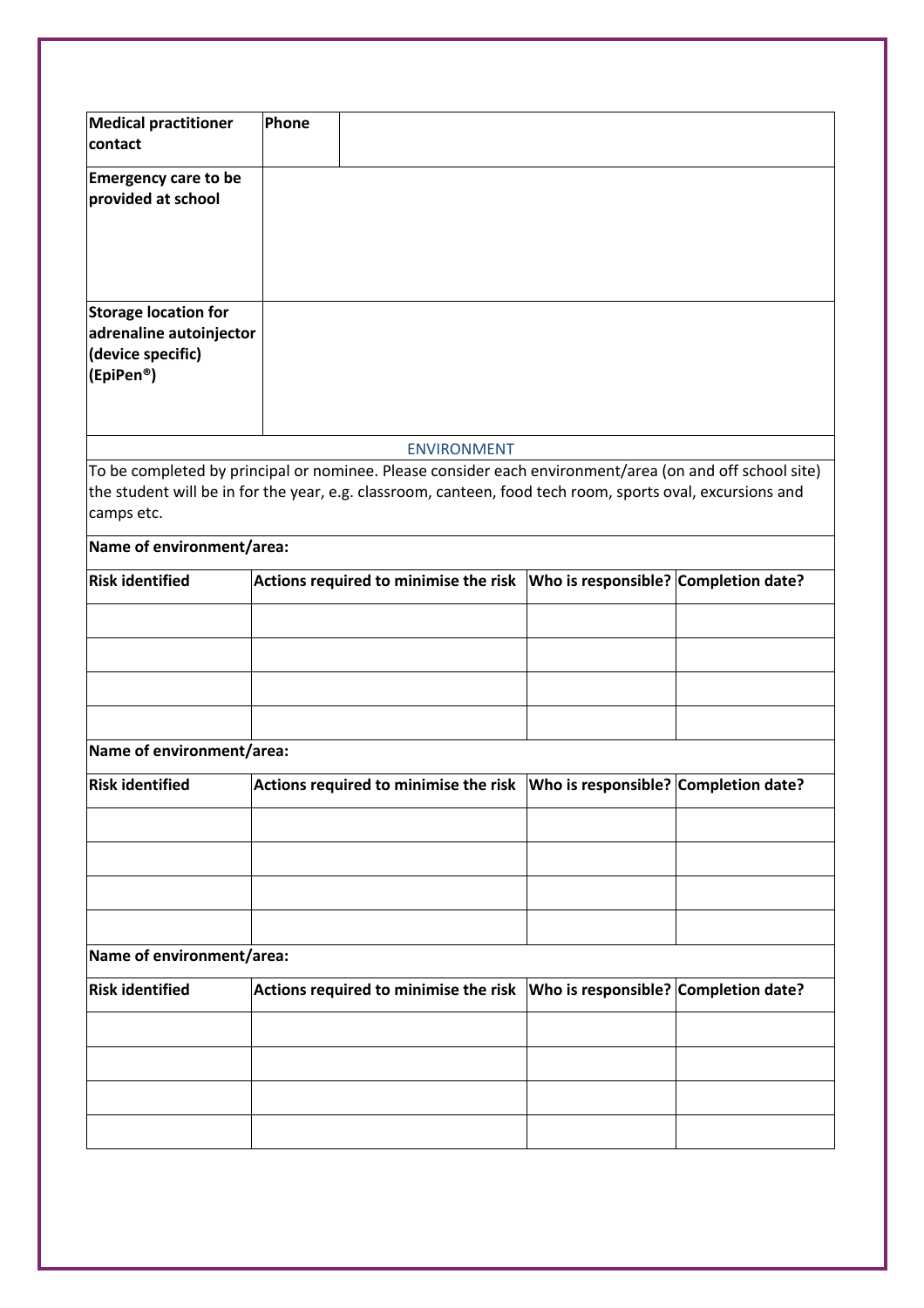| Name of environment/area: |                                                                              |  |  |  |  |
|---------------------------|------------------------------------------------------------------------------|--|--|--|--|
| <b>Risk identified</b>    | Actions required to minimise the risk   Who is responsible? Completion date? |  |  |  |  |
|                           |                                                                              |  |  |  |  |
|                           |                                                                              |  |  |  |  |
|                           |                                                                              |  |  |  |  |
| Name of environment/area: |                                                                              |  |  |  |  |
|                           |                                                                              |  |  |  |  |
| <b>Risk identified</b>    | Actions required to minimise the risk   Who is responsible? Completion date? |  |  |  |  |
|                           |                                                                              |  |  |  |  |
|                           |                                                                              |  |  |  |  |
|                           |                                                                              |  |  |  |  |
|                           |                                                                              |  |  |  |  |

(continues on next page)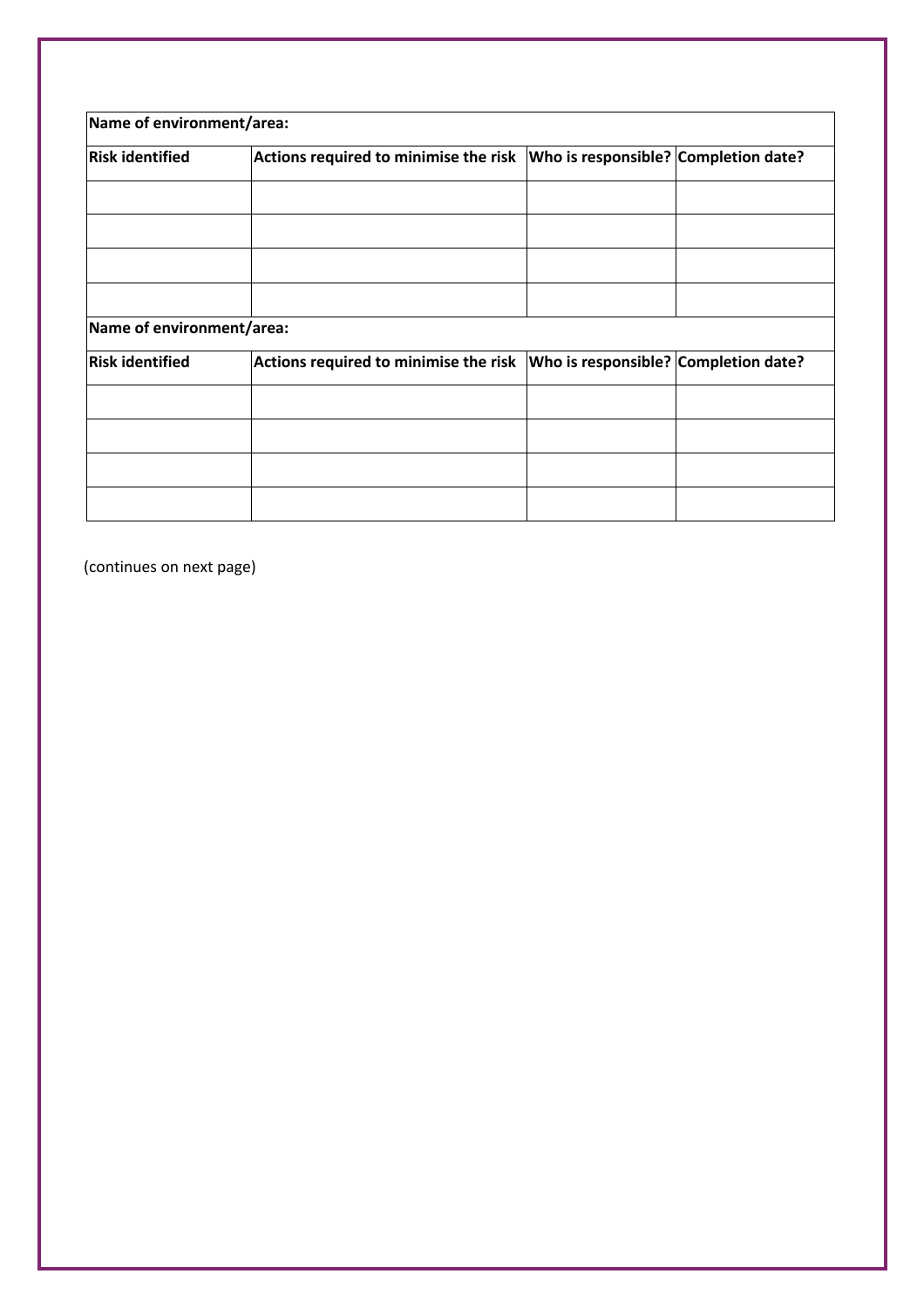# **ACTION PLAN FOR Anaphylaxis**

ascia

www.allergy.org.au



| Name:                                                                                                                                                                     | For EpiPen® adrenaline (epinephrine) autoinjectors                                                                                                                                                                                                                                                 |
|---------------------------------------------------------------------------------------------------------------------------------------------------------------------------|----------------------------------------------------------------------------------------------------------------------------------------------------------------------------------------------------------------------------------------------------------------------------------------------------|
| Date of birth:                                                                                                                                                            | SIGNS OF MILD TO MODERATE ALLERGIC REACTION                                                                                                                                                                                                                                                        |
|                                                                                                                                                                           | • Swelling of lips, face, eyes<br>- Hives or welts<br>• Tingling mouth<br>• Abdominal pain, vomiting (these are signs of anaphylaxis for insect allergy)                                                                                                                                           |
|                                                                                                                                                                           | <b>ACTION FOR MILD TO MODERATE ALLERGIC REACTION</b>                                                                                                                                                                                                                                               |
| Confirmed allergens:                                                                                                                                                      | • For insect allergy - flick out sting if visible<br>• For tick allergy - freeze dry tick and allow to drop off<br>• Stay with person and call for help<br>• Locate EpiPen® or EpiPen® Jr adrenaline autoinjector<br>• Give other medications (if prescribed).<br>• Phone family/emergency contact |
| Family/emergency contact name(s):                                                                                                                                         | Mild to moderate allergic reactions (such as hives<br>or swelling) may not always occur before anaphylaxis                                                                                                                                                                                         |
|                                                                                                                                                                           | WATCH FOR ANY ONE OF THE FOLLOWING SIGNS OF                                                                                                                                                                                                                                                        |
| Work Ph:                                                                                                                                                                  | <b>ANAPHYLAXIS (SEVERE ALLERGIC REACTION)</b>                                                                                                                                                                                                                                                      |
| Home Ph:                                                                                                                                                                  |                                                                                                                                                                                                                                                                                                    |
| Mobile Ph:<br>Plan prepared by medical or<br>nurse practitioner.<br>I hereby authorise medications specified on this                                                      | • Difficult/noisy breathing<br>• Difficulty talking and/or<br>• Swelling of tongue<br>hoarse voice<br>• Persistent dizziness or collapse<br>• Swelling/tightness in throat<br>• Wheeze or persistent cough<br>• Pale and floppy (young children)                                                   |
| plan to be administered according to the plan                                                                                                                             | <b>ACTION FOR ANAPHYLAXIS</b>                                                                                                                                                                                                                                                                      |
| Signed: <b>House</b><br>Date:<br>Action Plan due for review:<br>How to give EpiPen®                                                                                       | 1 Lay person flat - do NOT allow them to stand or walk<br>- If unconscious, place<br>in recovery position<br>- If breathing is difficult<br>allow them to sit                                                                                                                                      |
| Form fiet around EpiPen®<br>and PULL OFF BLUE<br><b>SAFETY RELEASE</b><br>Hold leg etill and PLACE<br>ORANGE END against<br>outer mid-thigh (with or<br>without clothing) | 2 Give EpiPen® or EpiPen® Jr adrenaline autoinjector<br>3 Phone ambulance - 000 (AU) or 111 (NZ)<br>4 Phone family/emergency contact<br>5 Further adrenaline doses may be given if no response after<br>5 minutes<br>6 Transfer person to hospital for at least 4 hours of observation             |
| <b>Letter</b><br>PUSH DOWN HARD until<br>3<br>a click is heard or felt and<br>hold in place for 3 eeconde                                                                 | If in doubt give adrenaline autoinjector<br>Commence CPR at any time if person is unresponsive and not breathing normally<br><b>ALWAYS</b> give adrenaline autoinjector FIRST, and then                                                                                                            |
| Æ<br>REMOVE EpiPen®<br>All EpiPen®s should be held in place for 3<br>eeconde regardlees of instructions on device label                                                   | asthma reliever puffer if someone with known asthma and allergy<br>to food, insects or medication has SUDDEN BREATHING DIFFICULTY (including<br>wheeze, persistent cough or hoarse voice) even if there are no skin symptoms<br>Asthma reliever medication prescribed: Y N                         |

@ ASCIA 2017 This plan was developed as a medical document that can only be completed and signed by the patient's medical or nurse practitioner and cannot be altered without their permission

Parents and guardians (via their medical practitioner) can access the ASCIA Action Plan from:

http://www.allergy.org.au/health-professionals/anaphylaxis-resources/ascia-action-plan-for-anaphylaxis